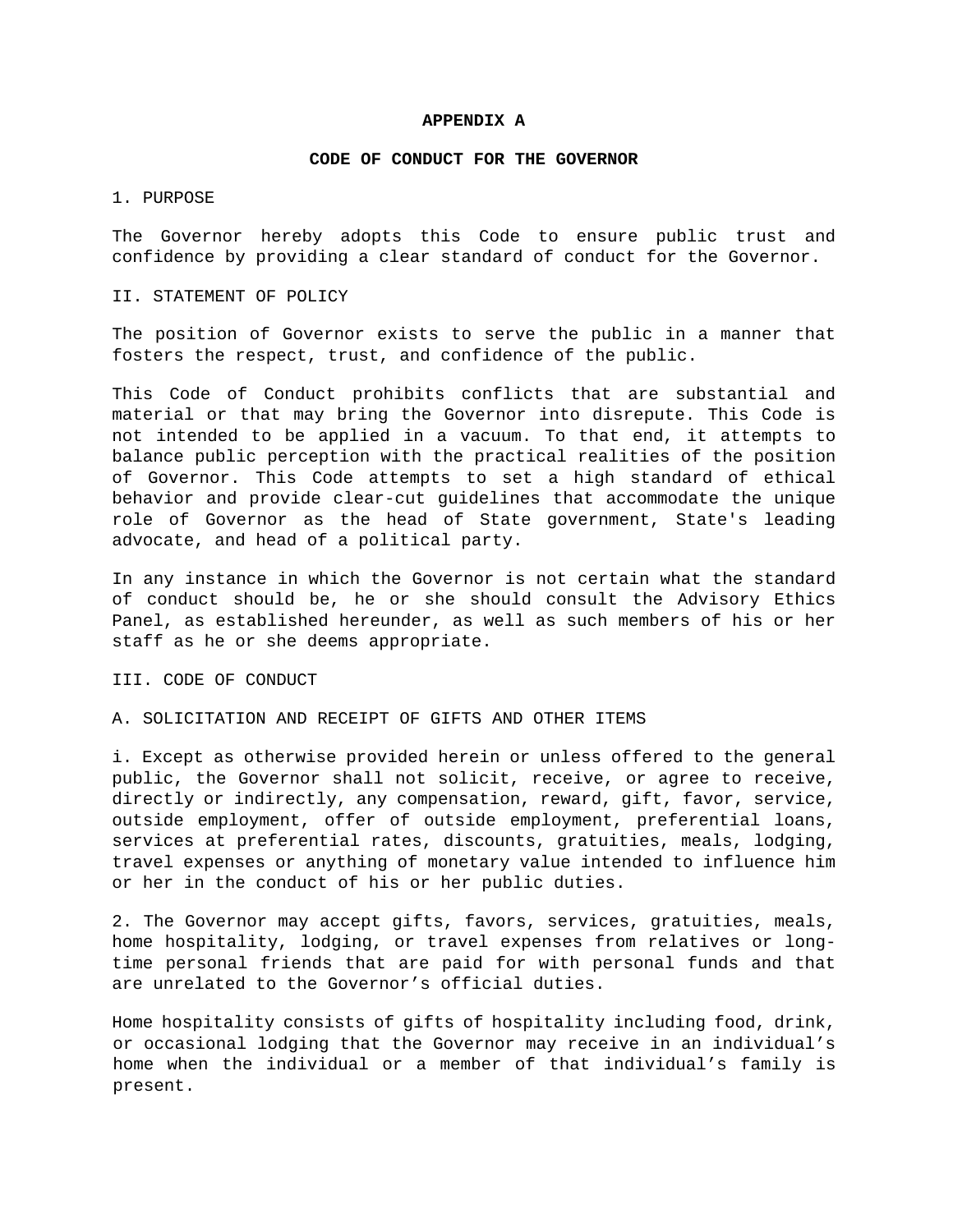The Governor may accept gifts, favors, services, gratuities, meals, home hospitality, lodging, or travel expenses from individuals who have personal relationships with the Governor but who do not qualify as a long-time personal friends, if the following conditions are met:

a. The individuals are not governmental affairs agents; and

b. The benefit conferred was made because of a personal relationship unrelated to the Governor's official duties.

Additionally, there must be no evidence whatsoever at the time the benefit is made that the Governor makes or participates in the type of governmental decisions that may have a reasonably foreseeable material financial effect on the individuals who are the sources of the benefit.

For purposes of this section, a "long-time personal friend" is an individual who has had an existing personal relationship with the Governor at least three years prior to the date on which he or she took office. Such gifts, favors, services, gratuities, meals, home hospitality, lodging, or travel expenses received by the Governor shall not be required to be disclosed in the Financial Disclosure statement filed annually by the Governor.

3. The Governor may accept gifts, favors, services, gratuities, meals, lodging, or travel expenses that are paid for by a State Committee of a political party or similar entity.

4. The Governor may accept and personally retain a gift of minimal value tendered and received as a souvenir or mark of courtesy.

5. A tangible gift of greater than minimal value is deemed to have been accepted on behalf of the State of New Jersey and, on acceptance, shall become the property of the State of New Jersey.

The Governor may retain such gifts during the period of his or her incumbency. At the conclusion of the Governor's final term, such gifts shall be delivered to the State Museum, for appropriate disposition. Alternatively, the Governor may purchase any or all such gifts at fair market value at any time up to and including the last day of the Governor's term in office.

6. For the purposes of this section, "minimal value" is deemed to be \$390, to be adjusted in accordance with the Foreign Gift and Decorations Act.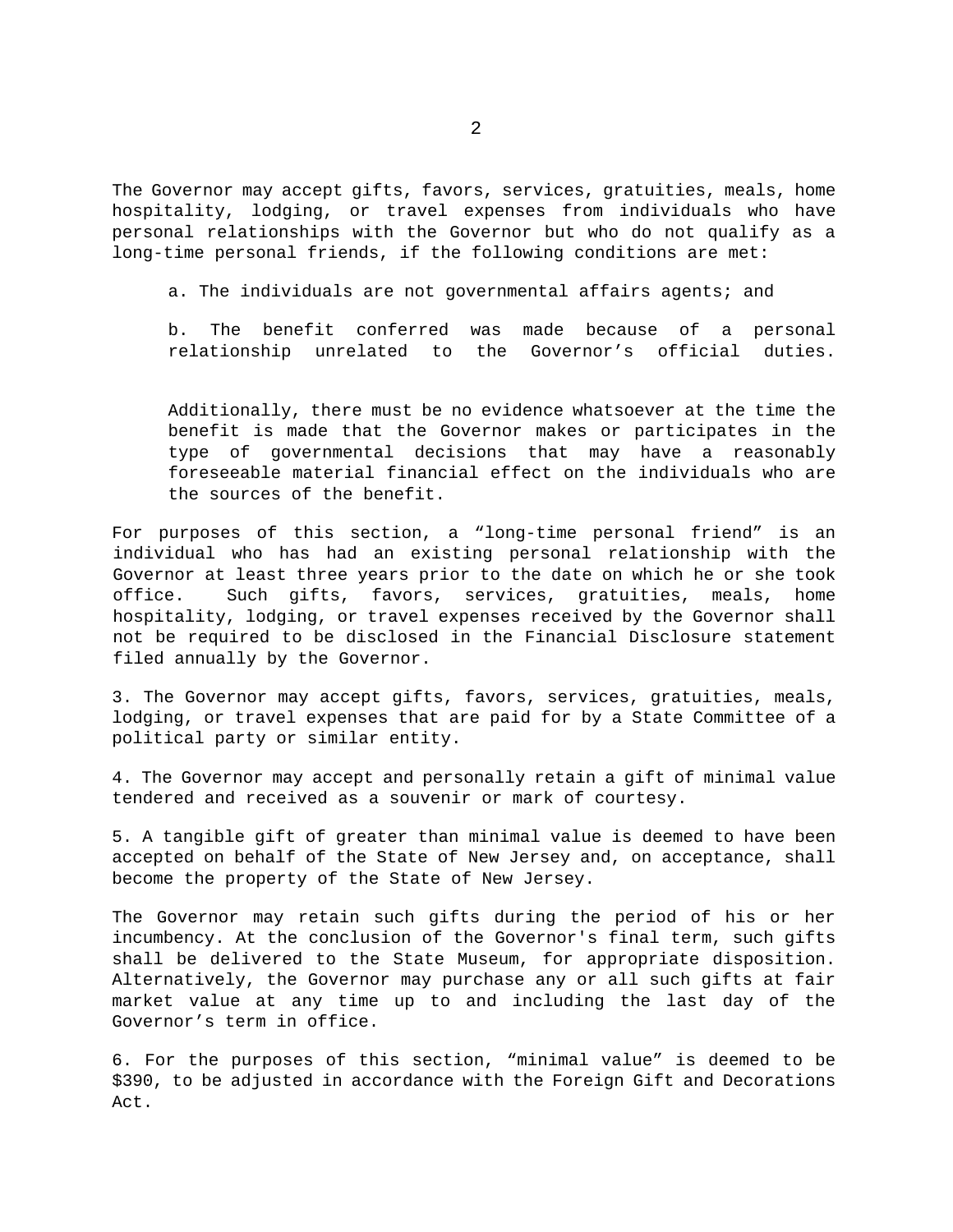B. ATTENDANCE AT EVENTS AND FUNCTIONS

1. The Governor may attend any function and accept food and beverages and related privileges if his or her attendance at the event furthers a public purpose.

2. The Governor may attend any event or function as official business if the Governor's attendance is paid for by the State.

3. The Governor may attend an event or function paid for by a State Committee or other similar entity.

4. The Governor may attend events or functions other than events or functions open to the general public. Examples of such events or functions include a conference, ground-breaking, ribbon-cutting, meal, open house, cocktail party, fundraiser, holiday party, or social or business function.

5. The Governor may attend any event or function paid for with personal funds.

C. ADVOCACY / ENDORSEMENTS

The Governor is permitted to advocate the interests of public and private groups other than the State if doing so promotes a legitimate public purpose.

D. TRAVEL AND LODGING

1. State payment of travel, including actual transportation and related lodging and subsistence, that is reasonably related to a governmental purpose is permissible. Any private reimbursement of such expenses, unless otherwise exempted herein, shall be made to the State.

2. With the approval of the Ethics Liaison Officer, the Governor may accept reimbursement of actual expenses for travel, lodging and meals in connection with private speeches or published works on matters within the scope of the Governor's official duties, for which reimbursement is not sought or received from the State.

3. The Governor may accept travel and related expenses provided by a government, a governmental agency, a foreign government, a governmental authority, a bona fide public or private educational institution, a nonprofit organization that is exempt from taxation under Section 501 (c)(3) of the Internal Revenue Code, or by a person outside the United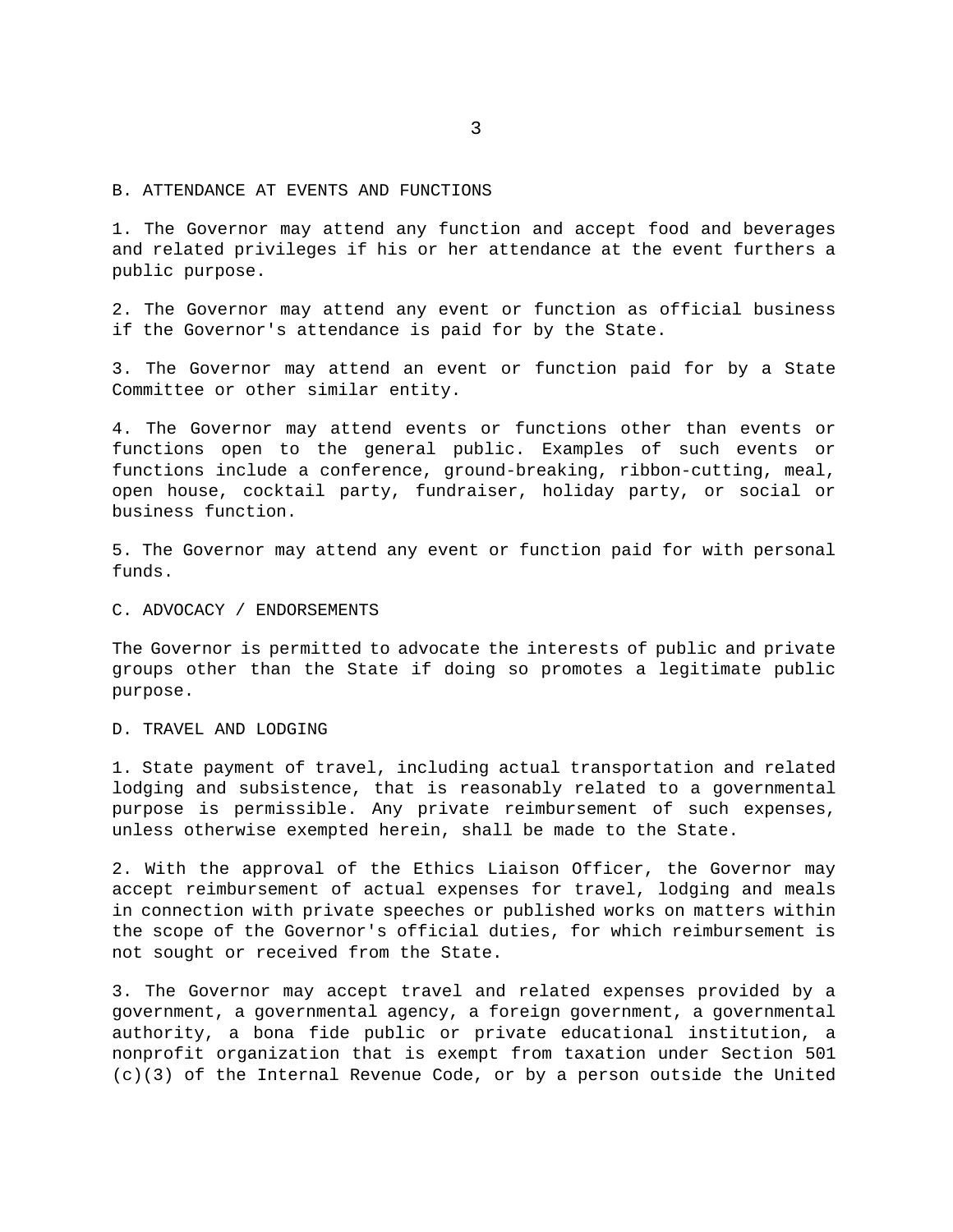States which substantially satisfies the requirements for tax-exempt status under Section  $501(c)(3)$  of the Internal Revenue Code.

4. For purposes of this section, a gift of travel does not include travel that is paid from campaign funds, or that is an in-kind political contribution.

# E. DE FACTO HEAD OF POLITICAL PARTY

The Governor's status as de facto head of his or her political party is intertwined with his or her public responsibilities as Head of the State government. The Governor may act in a partisan political role, identify himself or herself as Governor in that capacity, endorse political candidates, attend political events and raise and accept political contributions in accordance with governing campaign contribution laws.

F. CONFLICTS AND APPEARANCES OF CONFLICTS

1. The Governor shall not engage in conduct that constitutes a conflict of interest. A conflict of interest is defined as use by the Governor of the authority of his or her office or of any confidential information received through his or her holding public office for the private pecuniary benefit of himself or herself, a member of his or her immediate family, or a business in which he or she or a member of his immediate family has a financial interest. For purposes of this section, a "financial interest" means (a) the ownership or control of more than 10% of the profits or assets of a firm, association, or partnership, or more than 10% of the stock in a corporation for profit other than a professional service corporation organized under the "Professional Service Corporation Act," P.L. 1969, c. 232 (C. 14A:17-1 et seq.); or (b) the ownership or control of more than 1% of the profits of a firm, association, or partnership, or more than 1% of the stock in any corporation, which is the holder of, or an applicant for, a casino license or in any holding or intermediary company with respect thereto, as defined by the "Casino Control Act," P.L. 1977, c. 110 (C. 5:12-1 et seq.). "Conflict" does not include:

a. An action having a de minimis economic impact, or

b. An action that affects to the same degree the Governor and members of the general public, or

c. A circumstance where the Governor's action may impact the Governor or members of his or her immediate family in a manner different in degree than members of the general public where the action reasonably cannot be avoided under the doctrine of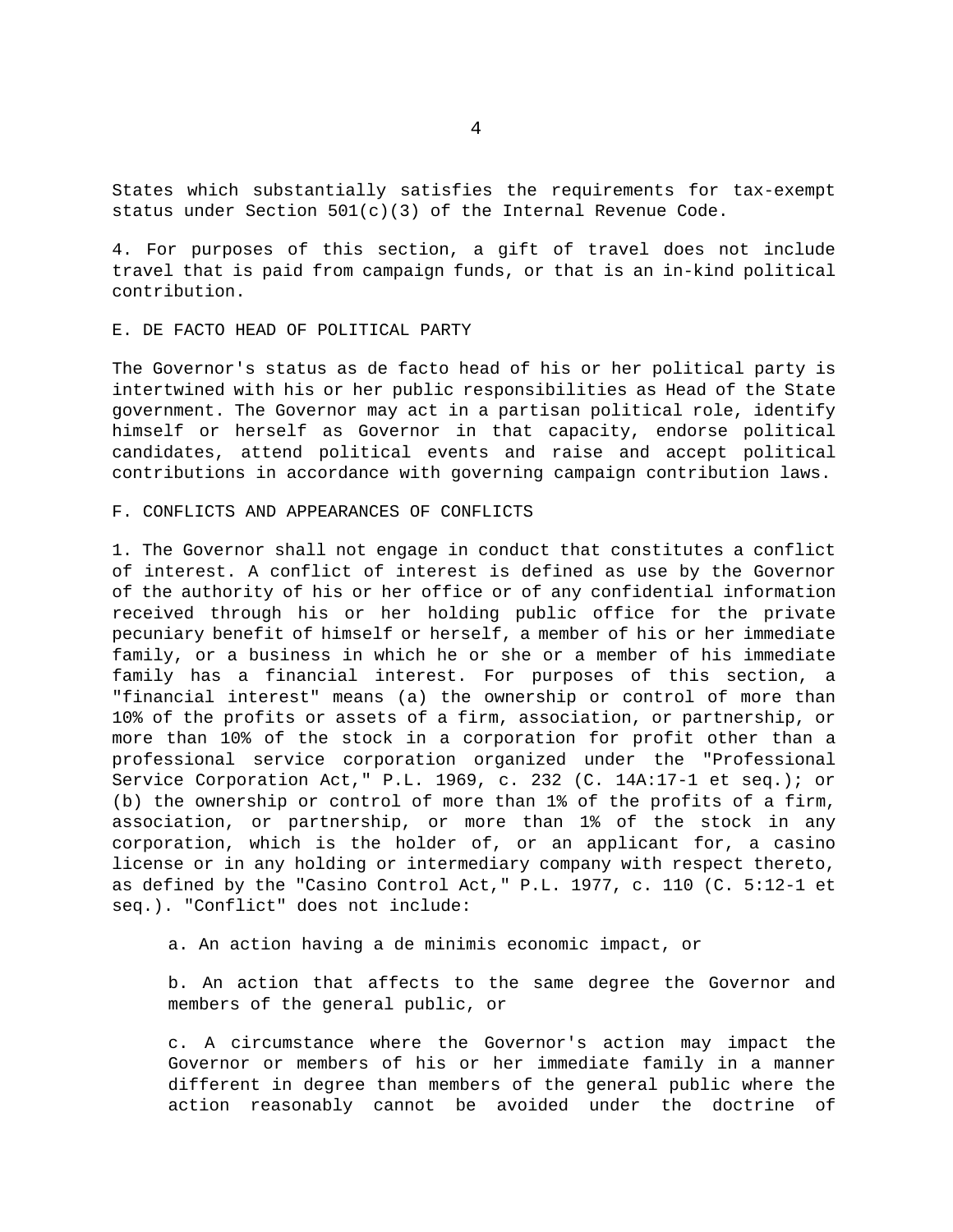necessity, and where the action is preceded by public disclosure of the interrelationship of the proposed action and the personal interest of the Governor or his or her immediate family. Examples of such actions include instances where by operation of state or federal law, only the Governor can act, such as approval or disapproval of legislative enactments, nominations or appointments of State officers, or declaration of emergencies.

2. The Governor shall not solicit or accept anything of monetary value, including a gift, loan, political contribution, reward, or promise of future employment based on any understanding of the Governor that the vote, official action, or judgment of the Governor would be influenced thereby.

3. The Governor shall not have any direct or indirect interest, financial or otherwise, or engage in any business or transaction or professional activity that is in substantial conflict with the proper discharge of the Governor's duties in the public interest.

4. The Governor shall not act in his or her official capacity in any matter wherein he or she has a direct or indirect personal financial interest that might reasonably be expected to impair his or her objectivity or independence of judgment except as herein provided.

5. The Governor shall not either personally or through any person or entity undertake or execute any contract, agreement, sale or purchase valued at \$25.00 or more with any State agency, except as otherwise provided in the Conflicts of Interest Law and approved by the Advisory Ethics Panel.

6. The Governor shall not undertake any outside employment; or any service, whether compensated or not, which might reasonably be expected to impair his or her objectivity and independence of judgment in the exercise of his or her official duties.

7. The Governor shall not accept any personal gift, favor, service or other thing of value under circumstances from which the Governor knows or has reason to believe that such personal gift, favor, service or other thing of value is offered with the intent to unduly influence him or her in the performance of his or her public duties or under circumstances from which it might be reasonably inferred that such gift, service or other thing of value was given or offered for the purpose of influencing the Governor in the discharge of his or her official duties.

8. The Governor shall not knowingly act in any way that might reasonably be expected to create an impression or suspicion among the public,